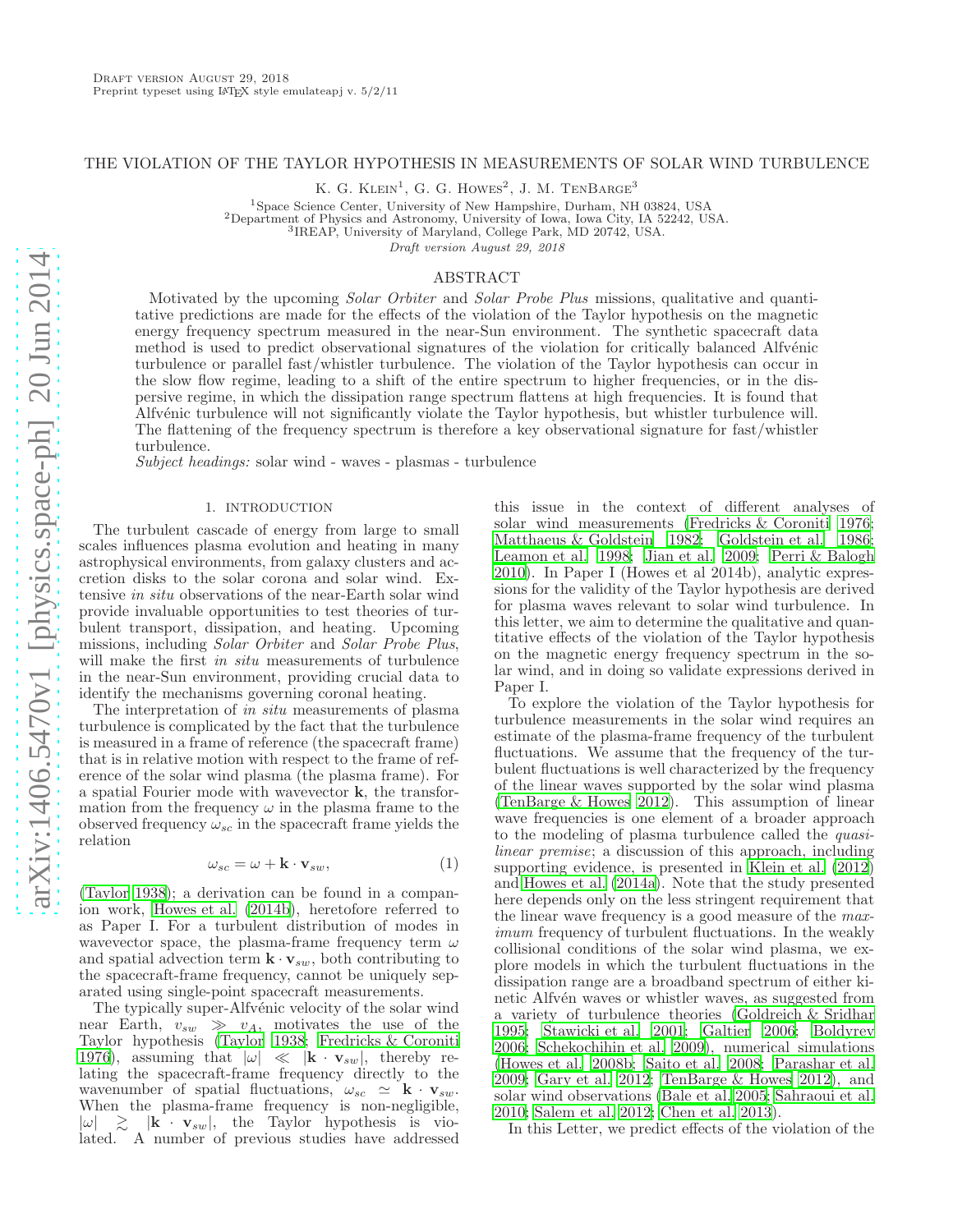

<span id="page-1-0"></span>Figure 1. Model of the magnetic energy spectrum vs. normalized frequency,  $\omega_*/\Omega_i = (\omega_{sc}/\Omega_i)/(v_{sw}/v_A)$ , for a turbulent distribution of whistler waves with  $v_{sw}/v_A = 1$ , illustrating the mapping of the wavenumber spectrum (Taylor hypothesis, black) to the measured frequency spectrum. Violation of the Taylor hypothesis for slow flow leads to constant shift to higher frequency (blue arrows) of the entire spectrum. At high frequency, the dispersive nature of the whistler waves leads to a flattening of the frequency spectrum (red arrows).

Taylor hypothesis on Solar Probe Plus measurements of the magnetic energy spectrum as a function of the ratio of solar wind velocity to Alfvén velocity,  $\overline{V} \equiv v_{sw}/v_A$ . Both the synthetic spacecraft data method and a simplified analytical model are used to predict the mapping of a given wavenumber spectrum of the turbulence to a measured frequency spectrum.

As illustrated in Fig. [1,](#page-1-0) the Taylor hypothesis is violated in two regimes: the *slow flow regime* and the dispersive regime. In the slow flow regime, the solar wind flow is slow enough that the plasma framefrequency term is non-negligible compared to the advection term,  $|\omega| \gtrsim |\mathbf{k} \cdot \mathbf{v}_{sw}|$ , leading to a constant shift of the spacecraft-frame frequency spectrum to higher frequency (blue arrows), without altering the scaling of the spectrum. In the dispersive regime, the plasma-frame frequency increases more rapidly than linearly with the wavenumber, but the advection term only increases linearly, so the plasma-frame frequency term will eventually dominate the spacecraft-frame frequency, leading to a flattening of the magnetic energy spectrum (red arrows). This applies to a turbulent spectrum of kinetic Alfvén waves or whistler waves, but the anisotropic distribution of turbulent power in wavevector space plays an important role in distinguishing these two cases. A complete explanation of Fig. [1](#page-1-0) is deferred to the discussion section below.

## 2. SYNTHETIC SPACECRAFT DATA METHOD

To determine the impact of the plasma-frame frequency on the observed magnetic energy frequency spectrum, we generate time series using the *synthetic space*craft data method [\(Klein et al. 2012\)](#page-4-9). Adopting the quasilinear premise, this method models the turbulence as a spectrum of randomly-phased, linear kinetic wave

modes. By sampling along a trajectory through the synthetic plasma volume, we create single-point time series that may undergo the same analysis as in situ measurements. First- and second-order correlations in the turbulence, including energy spectra, can be modeled using these synthetic time series and are found to be in good agreement with solar wind observations [\(Howes et al.](#page-4-24) [2012;](#page-4-24) [Klein et al. 2012;](#page-4-9) [TenBarge et al. 2012](#page-4-25); [Klein et al.](#page-4-26) [2014\)](#page-4-26), but since the nonlinear interactions responsible for the turbulent energy transfer between modes are not modeled, such synthetic time series cannot be used to study third- or higher-order correlations.

To create the synthetic data, the magnetic field is calculated as a time series along a defined trajectory  $\mathbf{r}(t) = -\mathbf{v}_{sw}t$  in the plasma volume according to eq. (3) from Paper I

<span id="page-1-1"></span>
$$
\mathbf{B}(t) = \sum_{m} \sum_{\mathbf{k}} \hat{\mathbf{B}}_{m}(\mathbf{k}) e^{-i[\mathbf{k} \cdot \mathbf{v}_{sw} + \omega_{m}(\mathbf{k})]t}, \qquad (2)
$$

where  $\omega_m(\mathbf{k})$  is the linear eigenfrequency for wave mode m with wavevector **k**, and  $\hat{\mathbf{B}}_m(\mathbf{k})$  is the corresponding complex Fourier coefficient, each of which is multiplied by a random phase  $\exp(i\eta_{\mathbf{k},m})$ .

In this Letter, the synthetic data is generated on a cubic wavevector grid with  $512<sup>3</sup>$  points, spanning one of two ranges: the inertial range  $0.01 \leq |k_j \rho_i| \leq 2.56$ , or the transition range  $0.1 \leq |k_j \rho_i| \leq 25.6$ , where  $\rho_i$  is the ion gyroradius and the index  $j$  signifies  $x, y$ , or  $z$ . The frequencies and eigenfunctions for the linear kinetic wave modes are calculated numerically for each wavevector using the linear Vlasov-Maxwell dispersion relation [\(Quataert 1998](#page-4-27); [Howes et al. 2006\)](#page-4-28). The fully ionized, proton-electron plasma is assumed to have an isotropic, non-relativistic Maxwellian velocity distribution with a realistic mass ratio,  $m_i/m_e = 1836$ , and equal ion and electron temperatures. We choose the ion plasma beta  $\beta_i = 8\pi n_i T_i \hat{B}^2 = 1$ , so the ion gyroradius and ion inertial length are equal,  $d_i = \rho_i / \sqrt{\beta_i}$ 

We study the violation of the Taylor hypothesis for two turbulence models: (i) critically balanced Alfvénic turbulence, or (ii) parallel fast/whistler turbulence. For the Alfvénic case, only wavevectors at or below critical balance,  $k_{\parallel}B_0 \lesssim k_{\perp} \delta B_{\perp}$ , [\(Goldreich & Sridhar 1995](#page-4-11); [Howes et al. 2008a,](#page-4-29) [2011](#page-4-30); [TenBarge & Howes 2012\)](#page-4-8) are nonzero; for the fast/whistler case, only wavevectors at an angle  $\leq 45^{\circ}$  with respect to the mean magnetic field  $B_0$  are nonzero. The distribution of power is axisymmetric about  $B_0$ , with amplitudes chosen to yield a onedimensional magnetic energy spectrum breaking from  $k^{-5/3}$  to  $k^{-2.8}$  at  $k\rho_i = 1$ , consistent with observations [\(Alexandrova et al. 2008;](#page-4-31) [Podesta 2009](#page-4-32); [Sahraoui et al.](#page-4-33) [2009\)](#page-4-33). Variation of these spectral indices within observational constraints does not significantly impact our findings.

The synthetic time series are sampled on a 45<sup>°</sup> trajectory with respect to  $B_0$ . For each turbulence model and wavevector range, we choose five values of  $\overline{V} \in$  $[10.0, 3.0, 1.0, 0.3, 0.1]$  to model conditions in both the near-Earth solar wind and solar corona, constructing an ensemble of 64 time series with independent random phases  $\eta_{\mathbf{k},m}$  for each case. A Taylor hypothesis case is also computed with  $\omega_m(\mathbf{k}) = 0$  in eq. [\(2\)](#page-1-1). The magnetic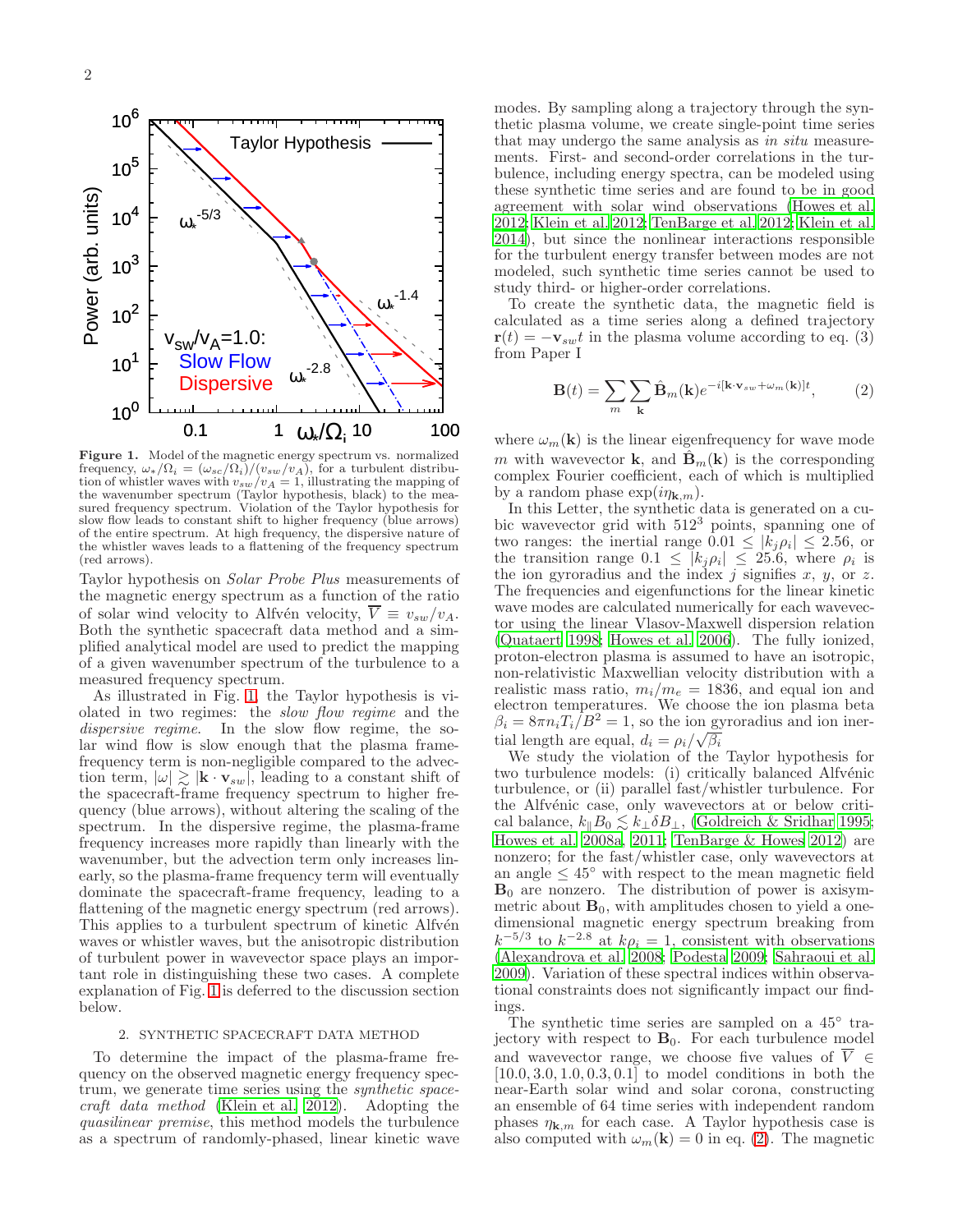

<span id="page-2-0"></span>Figure 2. Averaged magnetic energy spectra from an ensemble of synthetic spacecraft data generated from critically balanced Alfvénic (left) or parallel fast/whistler (right) turbulence for  $5$  values of  $\overline{V}$  (colors) and the Taylor hypothesis case (black). Inertial and transition range results are overlaid.

energy frequency spectrum is calculated for each time series and then ensemble averaged. These averages are shown in Figs. [2](#page-2-0) and [3,](#page-2-1) with the spectra of the inertial and transition ranges overlaid.

## 3. RESULTS

In Fig. [2,](#page-2-0) the magnetic energy spectra for the five  $\overline{V}$ cases (colors) are compared to the Taylor hypothesis case (black). In Fig. [3,](#page-2-1) each  $\overline{V}$  case is offset vertically for individual comparison to the Taylor hypothesis case (grey, same vertical offsets), with inertial range (blue) and transition range (red) results distinguished.

To facilitate the comparison between frequency spectra with differing values of  $\overline{V}$ , we adopt the normalization  $\omega_*/\Omega_i \equiv (\omega_{sc}/\Omega_i)/\overline{V}$ , which transforms eq. [\(1\)](#page-0-0) to

<span id="page-2-3"></span>
$$
\omega_* / \Omega_i = (\omega / \Omega_i) / \overline{V} + kd_i \cos \theta, \qquad (3)
$$

where  $\mathbf{k} \cdot \mathbf{v}_{sw} = kv_{sw} \cos \theta$ . This transformation puts the  $\overline{V}$  dependence into the plasma-frame frequency term, so any difference between the Taylor hypothesis case and a finite  $\overline{V}$  case is due to a violation of the Taylor hypothesis.

The primary qualitative results of this Letter are apparent in Figs. [2](#page-2-0) and [3.](#page-2-1) For the critically balanced Alfvénic turbulence (left panels), there is no significant violation of the Taylor hypothesis for flow velocity ratios  $\overline{V} \geq 0.3$ . For the parallel fast/whistler turbulence, the Taylor hypothesis is violated significantly for all values of  $\overline{V}$ . These results confirm the analytical predictions in Paper I. The spacecraft-frame frequency spectrum for the case of parallel fast/whistler turbulence is modified qualitatively by two distinct effects<sup>[1](#page-2-2)</sup>.

The first effect is a shift of the entire spectrum from the Taylor hypothesis case to higher frequency, seen for  $\overline{V} \leq 1$ . This effect is due to the slow flow of the solar wind with respect to the Alfvén velocity,  $v_{sw} \lesssim v_A$ . The non-negligible contribution from the plasma-frame frequency in eq. [\(1\)](#page-0-0) leads to this constant shift at all frequencies and is highlighted by a shift to the right of the break frequency,  $\omega_{b*}$  (green circle in Fig. [3\)](#page-2-1). In contrast, for critically balanced Alfvénic turbulence, there is not a significant shift in  $\omega_{b*}$  for any value of  $\overline{V}$ .



<span id="page-2-1"></span>Figure 3. The same spectra shown in Fig. [2](#page-2-0) offset vertically to highlight deviation of each case from the Taylor hypothesis case (grey). Inertial (blue dash) and transition (red dot-dash) ranges are shown. In the right panel, the analytical model (black solid) is plotted, along with the break (green circle) and critical (cyan triangle) frequencies.

The second effect is the flattening of the spectrum at high frequency, most easily seen in the right pan-els of Figs. [2](#page-2-0) and [3](#page-2-1) as  $\overline{V}$  decreases. This effect is due to the dispersive nature of whistler waves at  $k d_i \geq 1$ , leading to a more rapid than linear increase of plasmaframe frequency with increasing wavenumber. Since the spatial advection term scales linearly with wavenumber, even for rapid solar wind flow, eventually the plasmaframe frequency term will become non-negligible due to its more rapid increase with wavenumber. This dispersive increase of the wave frequency flattens the frequency spectrum for frequencies higher than a *critical frequency*,  $\omega_{c*}$  (cyan triangle in Fig. [3\)](#page-2-1), although this transition is often gradual.

Several other minor features are apparent in Figs. [2](#page-2-0) and [3.](#page-2-1) First, the pronounced peaks in the low  $\overline{V}$  cases are an artifact caused by the discrete nature of our wavevector grid at the largest scales. Second, the contribution from the plasma-frame frequency shifts power to higher frequencies, causing a small but noticeable aliasing at the high-frequency end of the spectra as more power is shifted above the Nyquist frequency of the synthetic time series. Finally, small bumps in the spectra for the Alfvénic cases with  $\overline{V} \leq 0.3$  at  $\omega_*/\Omega_i \sim 10$  are due to a mode transition from kinetic Alfvén waves to ion Bernstein waves in our turbulent power distribution at  $k_{\perp} \rho_i \simeq 7.$ 

## 4. ANALYTICAL MODEL

To illuminate the effect of the violation of the Taylor hypothesis, we construct a simple analytical model that reproduces the two primary qualitative effects in the slow flow and dispersive regimes. Here we present only the model for the parallel fast/whistler turbulence.

For a given piecewise-continuous, magnetic energy

<span id="page-2-2"></span><sup>1</sup> Note that there are no wavevectors satisfying the critical balance criteria at scales larger than  $k_{\perp} \rho_i = 0.031$  due to our cubic domain restriction. This lack of wavevector power for large scale Alfvén waves results in underfilled lower frequency spectra, yielding a distinct curvature for  $\omega_*/\Omega_i \lesssim 0.3$  instead of the expected power law.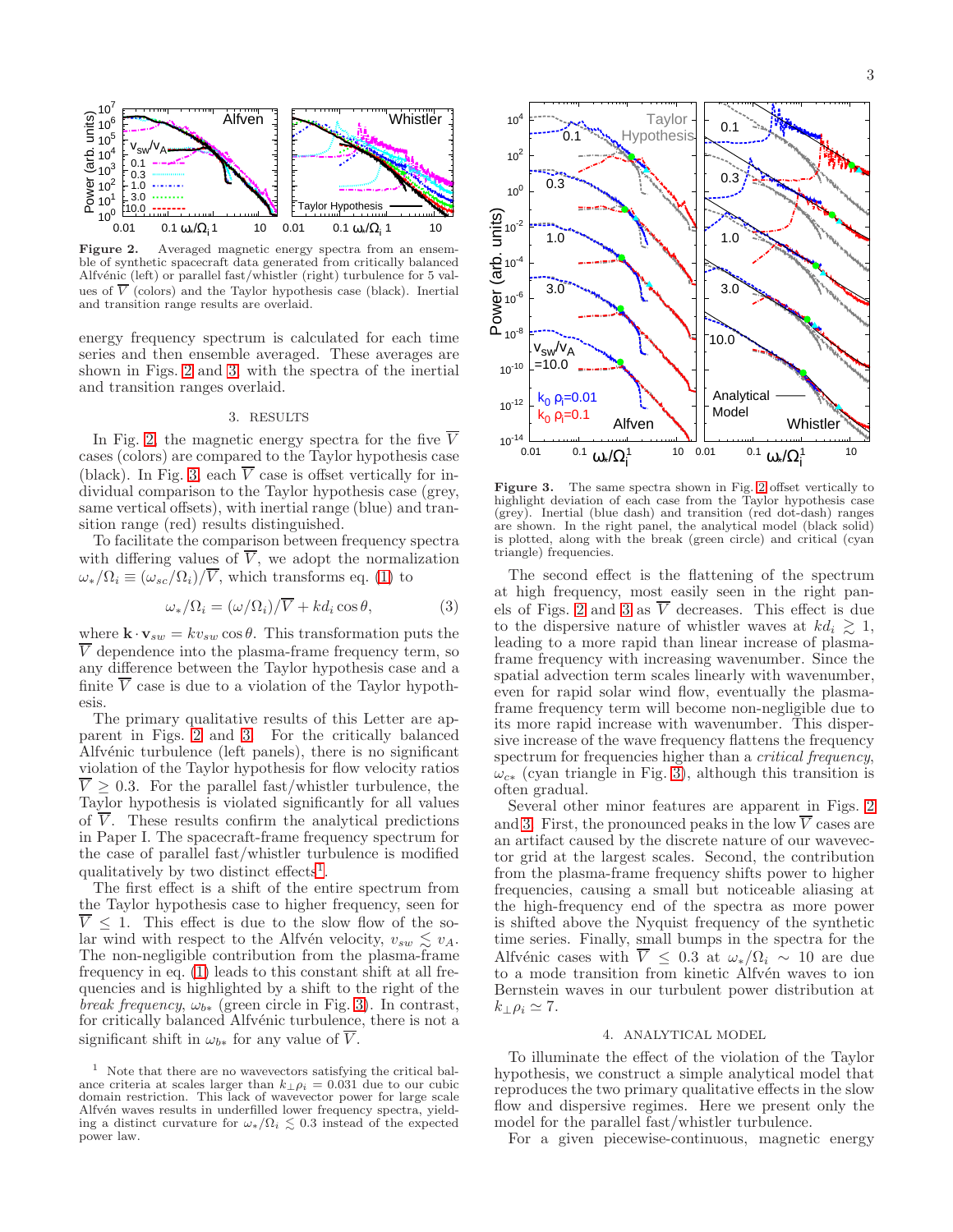wavenumber spectrum  $E(k) = (E_0/k_0)(kd_i)^{-5/3}$  at  $kd_i < 1$  and  $E(k) = (E_0/k_0)(kd_i)^{-2.8}$  at  $kd_i \ge 1$ , the problem boils down to finding a mapping  $k(\omega_{sc})$  so that we may determine the frequency spectrum  $E(\omega_{sc})$  =  $E[k(\omega_{sc})]$ . Here  $k_0$  is the outer scale wavenumber and  $E_0$  is a constant to adjust the total turbulent magnetic energy. The fast/whistler wave dispersion relation is expressed by  $\omega = kv_A \sqrt{1 + (k_{\parallel}di)^2}$  in Paper I.

The key simplification needed to obtain an analytical solution is to find the mapping  $k(\omega_{sc})$  along a particular 1D path through 3D wavevector space. We choose the path  $k_{\perp} = k_{\parallel}$ , and we sample at velocity  $\mathbf{v}_{sw}$  along this path at a  $45^8$  angle with respect to  $\mathbf{B}_0$ ; in this case,  $\theta = 0$ , so  $\mathbf{k} \cdot \mathbf{v}_{sw} = kv_{sw}$ . Although this choice may seem to limit the generality of the solution, the steeply dropping energy spectrum is dominated by the largest frequency associated with a particular wavevector amplitude k; the case  $\theta = 0$  gives the maximum frequency from the advection term for a given  $k$ , and therefore this is the dominant contribution. Along this path, eq. [\(3\)](#page-2-3) becomes

<span id="page-3-0"></span>
$$
\omega_* / \Omega_i = k d_i \left[ 1 + \sqrt{1 + (1/2)(k d_i)^2} / \overline{V} \right].
$$
 (4)

We convert this function into the piecewise function  $\omega_*/\Omega_i = k d_i (1+1/\overline{V})$  for  $k d_i < \sqrt{2}$  and  $\omega_*/\Omega_i = k d_i [1+1/\overline{V}]$  $kd_i/(\overline{V}\sqrt{2})$ ] for  $kd_i \geq \sqrt{2}$ . This piecewise function may be easily inverted to yield,

$$
kd_i = \begin{cases} \frac{\omega_*}{\Omega_i} \frac{\overline{V}}{1+\overline{V}}, & \frac{\omega_*}{\Omega_i} < \sqrt{2}(1+\frac{1}{\overline{V}}) \\ -\frac{\overline{V}}{\sqrt{2}} + \sqrt{\frac{\overline{V}^2}{2} + \sqrt{2} \frac{\omega_*}{\Omega_i} \overline{V}}, & \frac{\omega_*}{\Omega_i} \ge \sqrt{2}(1+\frac{1}{\overline{V}}). \end{cases}
$$
(5)

Using this function for  $k(\omega_*)$ , we can immediately plot the frequency spectrum  $E(\omega_*)$ , shown as the solid black lines in the right panel of Fig. [3.](#page-2-1) This simple analytical model agrees well with the frequency spectra generated by the synthetic spacecraft data method at all values of  $\overline{V}$ . In addition, the model may be used to obtain analytical estimates for the break frequency  $\omega_{b*}$  and the critical frequency  $\omega_{c\ast}$ . The break frequency for our model occurs at  $kd_i = 1$ , so we obtain  $\omega_{b*}/\Omega_i = 1 + 1/\overline{V}$ , given by the green circles in Fig. [3.](#page-2-1) The critical frequency, where dispersive effects become significant, requires both the waves to be dispersive and the plasma-frame frequency term to be significant (taken to be  $|\omega| \geq |\mathbf{k} \cdot \mathbf{v}_{sw}|/3$ ). This concurrence occurs at  $k d_i = \sqrt{2} \max[1, ((\overline{V}/3)^2 - 1)^{1/2}]$ and leads to a prediction for the critical frequency of  $\omega_{c\ast}/\Omega_i = \sqrt{2}(1+1/\overline{V})$  for  $\overline{V} \leq 3\sqrt{2}$  and  $\omega_{c\ast}/\Omega_i = \sqrt{2}[(\overline{V}/3)^2-1)^{1/2} + ((\overline{V}/3)^2-1)\sqrt{V}]$  for  $\overline{V} > 3\sqrt{2}$  in  $\overline{2}$ [( $(\overline{V}/3)^2 - 1$ )<sup>1/2</sup> + ( $(\overline{V}/3)^2 - 1$ )/ $\overline{V}$ ] for  $\overline{V} > 3\sqrt{2}$ , indicated by cyan triangles in Fig. [3.](#page-2-1)

## 5. DISCUSSION

We can use this analytical model to predict quantitatively the effect of the violation of the Taylor hypothesis on the magnetic energy frequency spectrum, as depicted in Fig. [1.](#page-1-0) The violation in the slow flow regime is easily calculated in the limit  $kd_i \ll 1$ , simplifying eq. [\(4\)](#page-3-0) to  $\omega_*/\Omega_i \simeq kd_i(1+1/\overline{V})$ . Since the scaling of  $\omega_*$  is the same as  $k$ , the spectrum will have the same scaling but will be shifted to higher frequency by a factor  $(1+1/V)$ , as depicted by the blue arrows in Fig. [1.](#page-1-0) To highlight



<span id="page-3-1"></span>Figure 4. Compensated magnetic energy spectra from four synthetic data sets generated for Alfvénic turbulence with  $\overline{V} = 1.0$ (lower left) and fast/whistler turbulence with  $\overline{V} = 10.0, 1.0, 0.3$ (counter-clockwise from lower right). Spectra from the inertial and transition ranges are compensated by  $\omega_*^{1.7}$  (blue) and  $\omega_*^{2.8}$  (red). Also plotted are the analytical model compensated by  $\omega_*^{1.7}$  (black dash) and  $\omega_*^{2.8}$  (black dot-dash), as well as  $\omega_{b*}$  (green circle) and  $\omega_{c*}$  (cyan triangle).

this effect for non-dispersive waves, we apply this result to an artificial fast/whistler dispersion relation that has no dispersion,  $\omega/\Omega_i = kd_i$  (blue dot-dash).

To calculate the violation of the Taylor hypothesis in the dispersive regime, we simplify eq. [\(4\)](#page-3-0) in the limit  $k d_i \gg 1$  to  $\omega_* / \Omega_i \simeq k d_i [1 + k d_i / (\overline{V} \sqrt{2})]$ . When  $k d_i \gg$  $\overline{V}\sqrt{2}$ , the plasma-frame frequency term dominates due to the more rapid than linear increase of whistler wave frequency with wavenumber,  $\omega/\Omega_i = kd_i\sqrt{1 + (kd_i)^2/2}$ , giving  $\omega_*/\Omega_i \simeq (kd_i)^2/(\overline{V}\sqrt{2})$ . Therefore, we obtain a mapping  $k \propto \omega_*^{1/2}$ , leading to a flattening of the frequency spectrum to  $E(k) \propto k^{-2.8} \propto \omega_*^{-1.4}$ , as indicated by the red arrows in Fig. [1.](#page-1-0) Note, however, that the onset of this flattening can be gradual, only reaching  $E(k) \propto \omega_{sc}^{-1.4}$  at  $kd_i \gg \overline{V}\sqrt{2}$ , as seen in Fig. [1.](#page-1-0)

To highlight further the features of the model and to compare to the synthetic spacecraft data results, we plot compensated spectra in Fig. [4.](#page-3-1) The magnetic energy frequency spectra produced from the inertial range (blue) and transition range (red) are compensated by  $\omega_*^{1.7}$  $*^{1.7}$  and  $\omega_*^{2.8}$  $^{2.8}$ , respectively. For three parallel fast/whistler cases with  $\overline{V} = 10.0, 1.0, 0.3$ , (counter-clockwise from lower right) the compensated energy spectra are flat up to  $\omega_{c*}$ , and steepen at higher frequencies. The values for  $\omega_{b*}$  and  $\omega_{c*}$  calculated from the model correspond well with the breaks seen in the compensated synthetic energy spectra. The strong correspondence between the onedimensional analytic model and the three-dimensional synthetic spacecraft results serve as a posteriori support for the approximations used in the analytic model.

Note that synthetic time series with  $\beta_i \ll 1$  (not shown here), relevant to the near-Sun environment, have been found to have qualitatively similar spectral features to those described here.

#### 6. CONCLUSIONS

In this Letter, we determine the qualitative and quantitative effects on the measured magnetic energy frequency spectrum in the solar wind due to the violation of the Taylor hypothesis. For upcoming spacecraft missions, such as *Solar Probe Plus*, we find the Taylor hypothesis may be violated in two regimes: the slow flow and dispersive regimes. In the slow flow regime, a significant plasma-frame frequency contribution to the spacecraftframe frequency leads to a shift of the frequency spec-